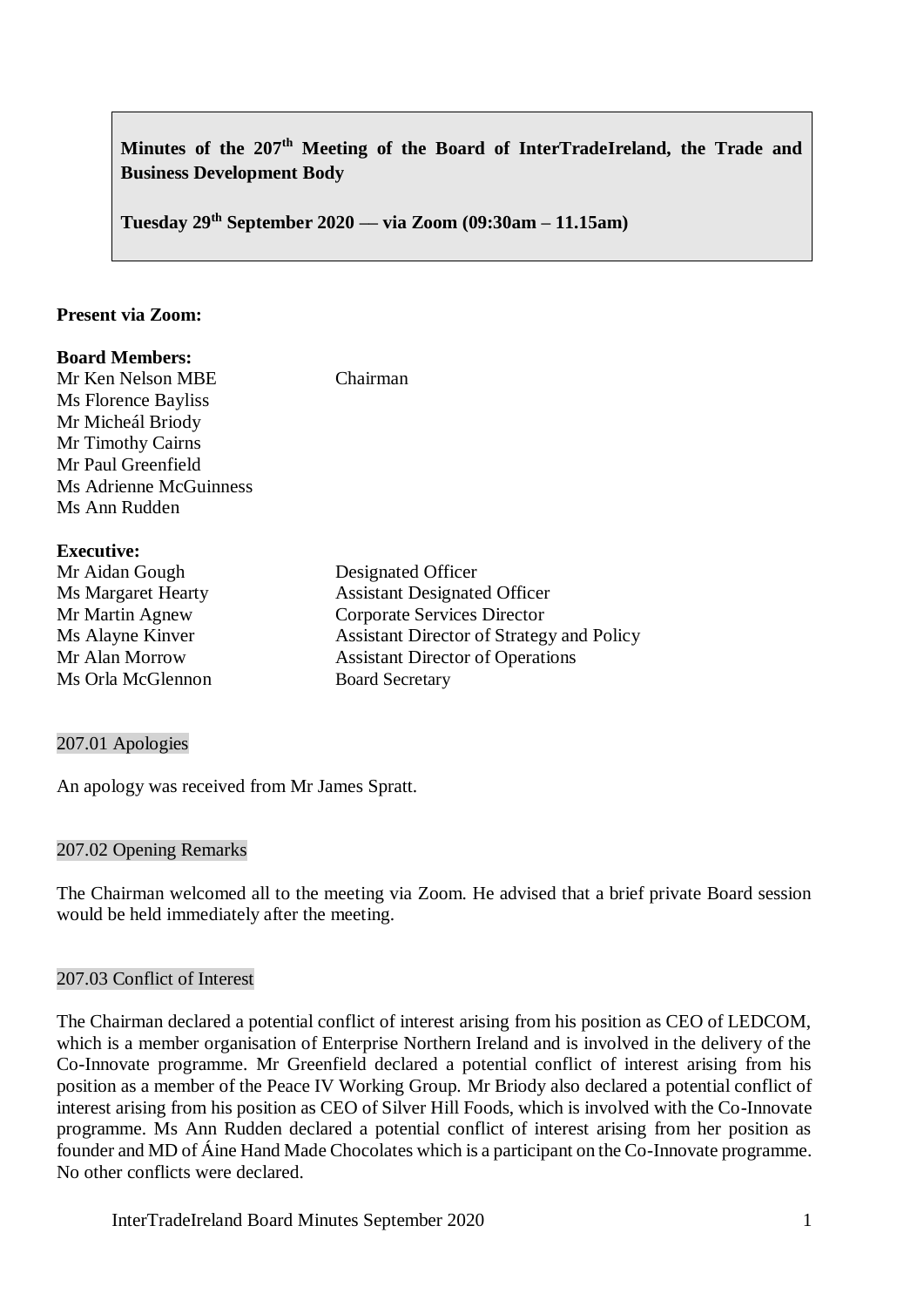### 207.04 25<sup>th</sup> August 2020 Board Minutes

The minutes of the 25<sup>th</sup> August 2020 Board meeting were agreed as a true record of the meeting and were unanimously approved by the Board which would be signed and authorised by the Chairman at a later date.

#### 207.05 Matters Arising

Mr Gough advised that Ms Hearty had addressed the matter arising from the last Board meeting.

#### 207.06 Chairman's Business

The Chairman reported that he had written on behalf of the Board to the out-going DBEI Minister and to both the Taoiseach and the Tánaiste and was awaiting responses.

The Chairman informed the Board that he had attended a meeting with Invest N.I. along with Mr Gough and Ms Hearty to discuss the plans for a new regional Invest N.I. hub in Dublin. He advised that he had emphasised the importance of ensuring that there would be no unnecessary overlap or duplication with the work of the Body.

The Chairman reported that the issue of outstanding Board appointments has been raised with Departmental officials and the NSMC and it is anticipated that the matter would be resolved in November at an NSMC Sectoral meeting.

#### 207.07 Designated Officer's Report

Mr Gough advised that the Body continue to deliver its supports and services whilst working remotely, in line with current Public Health Agency guidance. Although Phase 1 of the Return to Work plan remains, adaptations are being made in the office to prepare for a phased return to work when the Covid 19 situation improves.

Mr Gough reported that the Chairman, Margaret Hearty and himself met with INI officials to discuss their plans for an expanded Dublin Hub office. The Board agreed that duplication of our activities should be avoided.

Mr Gough advised that with the end of the Brexit transition period imminent, the Body is preparing for an intensive engagement campaign to assist companies navigate any new trading relationship. This will be a priority in the next few months. Although the N.I. Protocol gives us a degree of certainty that there will be no customs clearance controls on the movement of goods, in the absence of a trade agreement there still remains a lot of uncertainty on many issues such as supply chains, services, data transfer and the mutual recognition of qualifications. Mr Gough advised that research has shown that the business community is not prepared for the significant changes ahead and it is important that we support businesses at this crucial time. A new media campaign is currently under development that will focus on what businesses need to do now and over the coming months.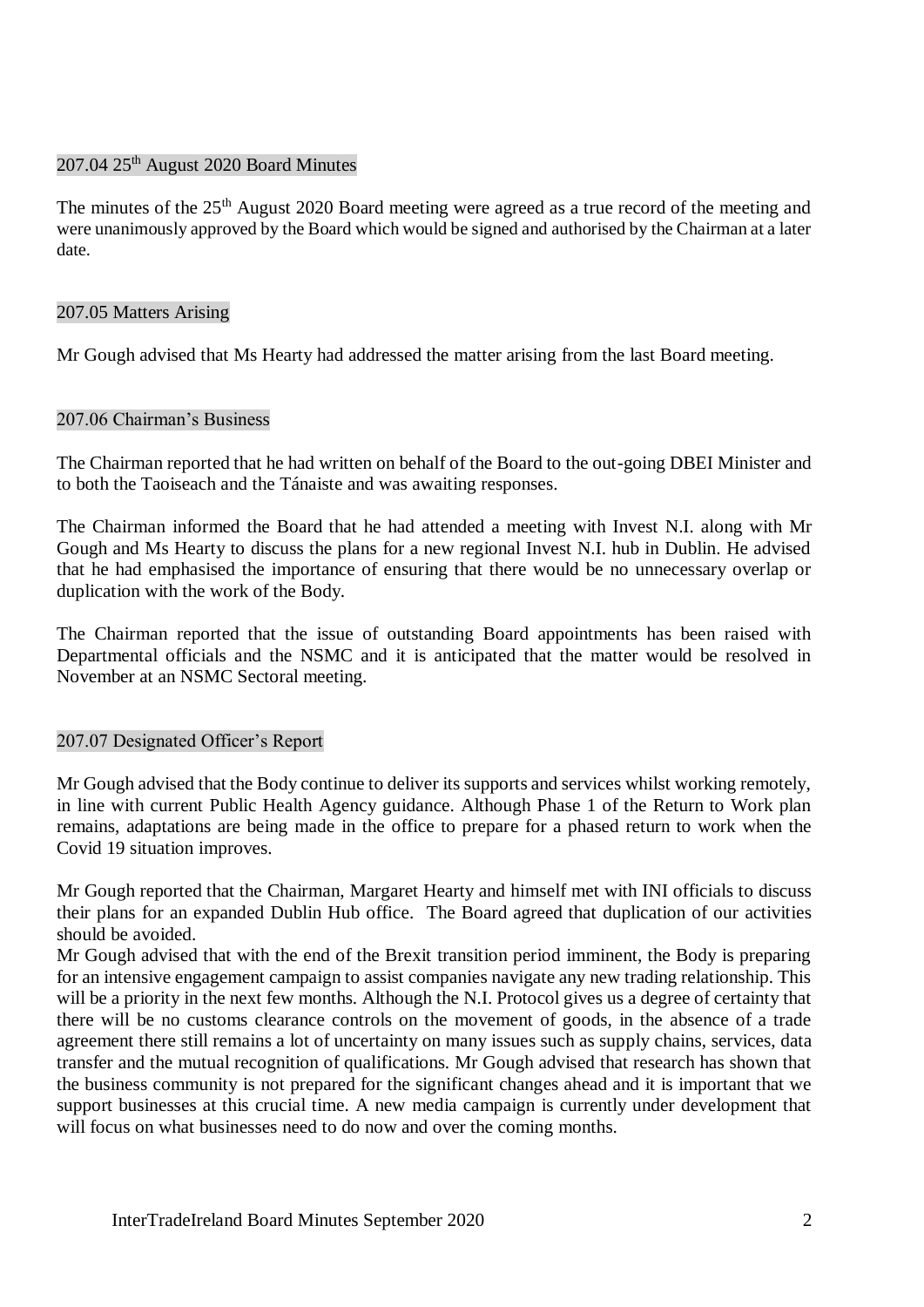Mr Gough reported on the various meetings he had attended, including the DFA Brexit Stakeholder Forum and a photo opportunity to launch DfE Brexit services to business with Minister Dodds and Mr Kevin Holland, CEO of Invest NI. He advised that he had met with Mr Mark Hanniffy, Joint Secretary, NSMC and Mr Paul Sherlock, who is responsible for North South issues in DFA and raised concerns regarding Board appointments, the delay in the CEO appointment process, budgets and headcount. An NSMC sectoral meeting is scheduled for November when it is anticipated that some of these items will be addressed.

Mr Gough informed the Board that the Fintech Corridor initiative (which the Body is supporting through the Synergy programme) is being launched at a webinar tomorrow. The Board Secretary has sent details of the launch, should any Board member wish to attend.

The Board noted the Designated Officer's report and the Chairman thanked Mr Gough for his update.

### 207.08 Board Sub Committee Reports

### *Innovation Sub Committee Report*

Ms McGuinness reported back from the Innovation Sub Committee meeting held via Zoom on  $25<sup>th</sup>$ August 2020. Apologies for the meeting had been received from Mr Spratt and Ms Hearty. She advised that fourteen new Fusion applications and one deferred application were considered and all fifteen projects were approved. Twelve approvals were from ROI companies and three from N.I., of which thirteen projects are for an eighteen month period and two for a twelve month period.

The Board noted the Innovation Sub Committee report and the Chairman thanked Ms McGuinness for her update.

### *Trade Sub Committee Report*

Mr Greenfield reported back from the online Trade Sub Committee meeting held via Zoom on  $25<sup>th</sup>$ August 2020. He advised that fifteen new Acumen applications and two previous deferred applications were assessed and all were approved. Twelve projects were from ROI companies and fifteen from NI. A further nine projects would be assessed today by the Trade Sub Committee following the Board meeting.

The Board noted the Trade Sub Committee report and the Chairman thanked Mr Greenfield for his update.

### 207.09 For Consideration, Discussion and Noting.

### *Covid 19 Return to Office Plan*

Mr Agnew reported that the Body's Phased Return to Office Plan was previously presented to the Board at the June 2020 meeting. The Body continue to work remotely, in line with Public Health Agency guidance. Acrylic screens are being installed between desks in the office to facilitate the move to the next Phase of our Covid-19 Return to Office Plan, which will see us continuing to encourage home working but being able to safely accommodate more staff in the office. The office has remained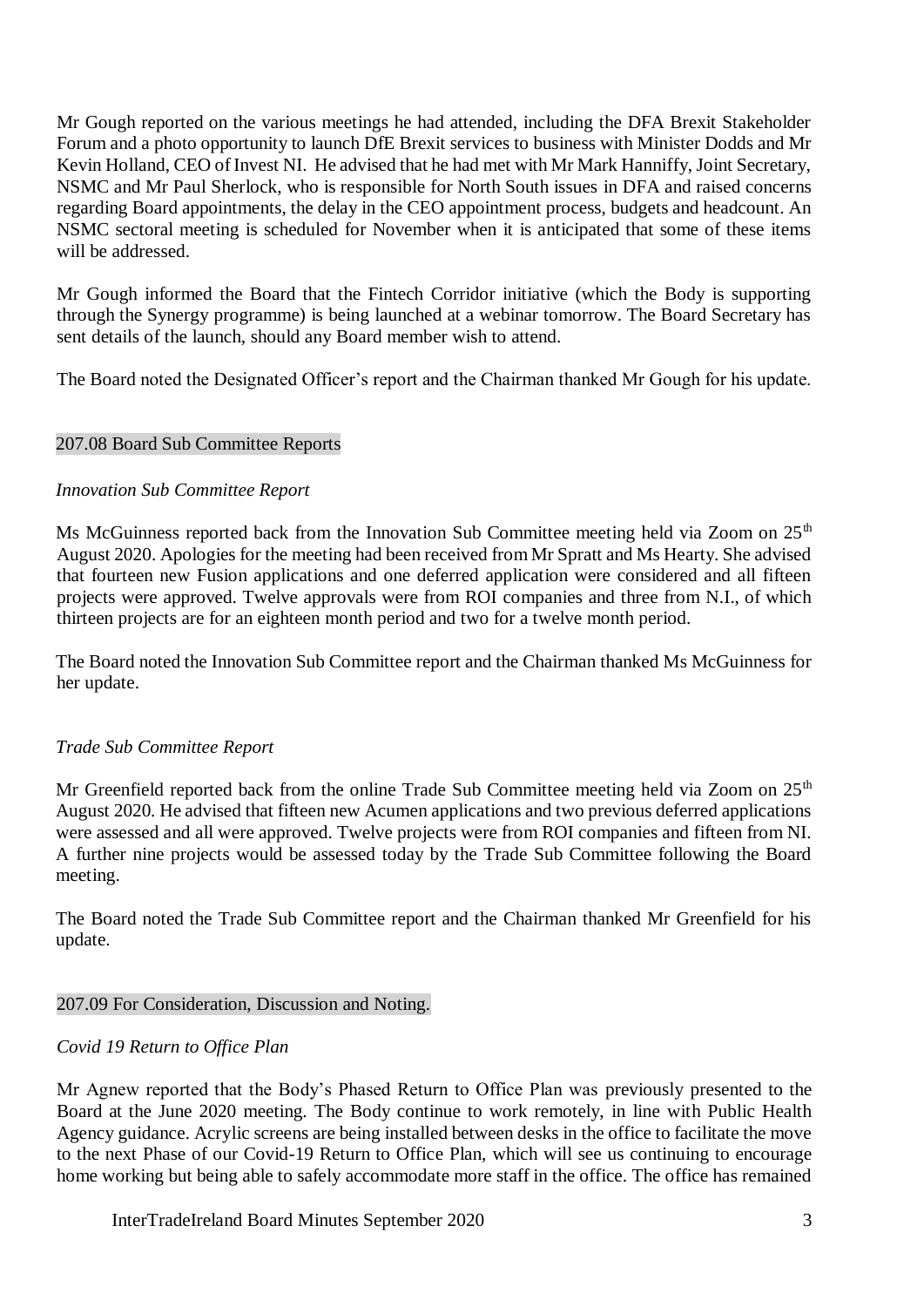open and some staff come into the office on an ad hoc basis. Mr Agnew advised that the IT systems and data controls are working well. Staff are being contacted on a regular basis and the importance of compliance with health and safety guidelines has been emphasised.

The Chairman asked if clients/companies have been impacted by remote working. Ms Hearty reported that we continue to deliver all of our services remotely and the demand for our programmes remains strong. Adaptations have been made to some of our services including an increase in the number of on-line and digital workshops, which has increased our outreach to companies. Feedback from companies on this approach has been very positive. Mr Gough reported that due to the current Covid-19 situation, digitisation of many of our programmes (as outlined in the new Corporate Plan) has been implemented at a faster rate than planned. The Board discussed and endorsed the Executive's approach and the phased return to office plan.

The Chairman thanked Mr Agnew for his update.

# *Continuation of the Elevate Programme*

Ms Alison Currie, Trade Programme Manager joined the Board meeting for this agenda item.

Ms Hearty introduced Ms Currie who manages the Body's Trade programmes.

Ms Currie provided a background to the Elevate programme. She reported that the programme, which includes both Elevate and Trade Accelerator Voucher (TAV), was ITI's only Export Sales Development Programme aimed directly at the microenterprise sector, to provide them with the capability to develop a structured approach to exporting on a cross-border basis with the potential to break into other markets off the island in the future. The Elevate voucher offers up to £5,000 (or euro equivalent) of financial assistance to companies to develop a strategic sales and marketing plan, conduct market research, provide advice on sales leads and negotiations and carry out an export readiness assessment. The TAV provides businesses with financial assistance of £1,000 (or  $\epsilon$ 1,200) towards obtaining professional advice in relation to cross border export at early stage and would typically deliver an export readiness assessment, competitor analysis or market research.

Ms Currie reported that over 420 Elevate projects have been supported since the programme began in 2011, delivering 75 approved Elevate and 30 TAV projects annually. The programme is managed in-house by the ITI Trade team and supported by the services of a lead generation company, contracted to deliver across all trade programmes.

An independent review of the previous phase of Elevate found that:

- 97% of participants were First Time Exporters;
- On average, participants increased cross border sales revenue by over £20,000 per annum following Elevate;
- 40% of participants took on an additional employee as a result of involvement in Elevate and
- An extremely high satisfaction rating applied to management and delivery of the Elevate Programme by company participants.

Ms Currie informed the Board that the recent independent economic appraisal had recommended the following:

InterTradeIreland Board Minutes September 2020 4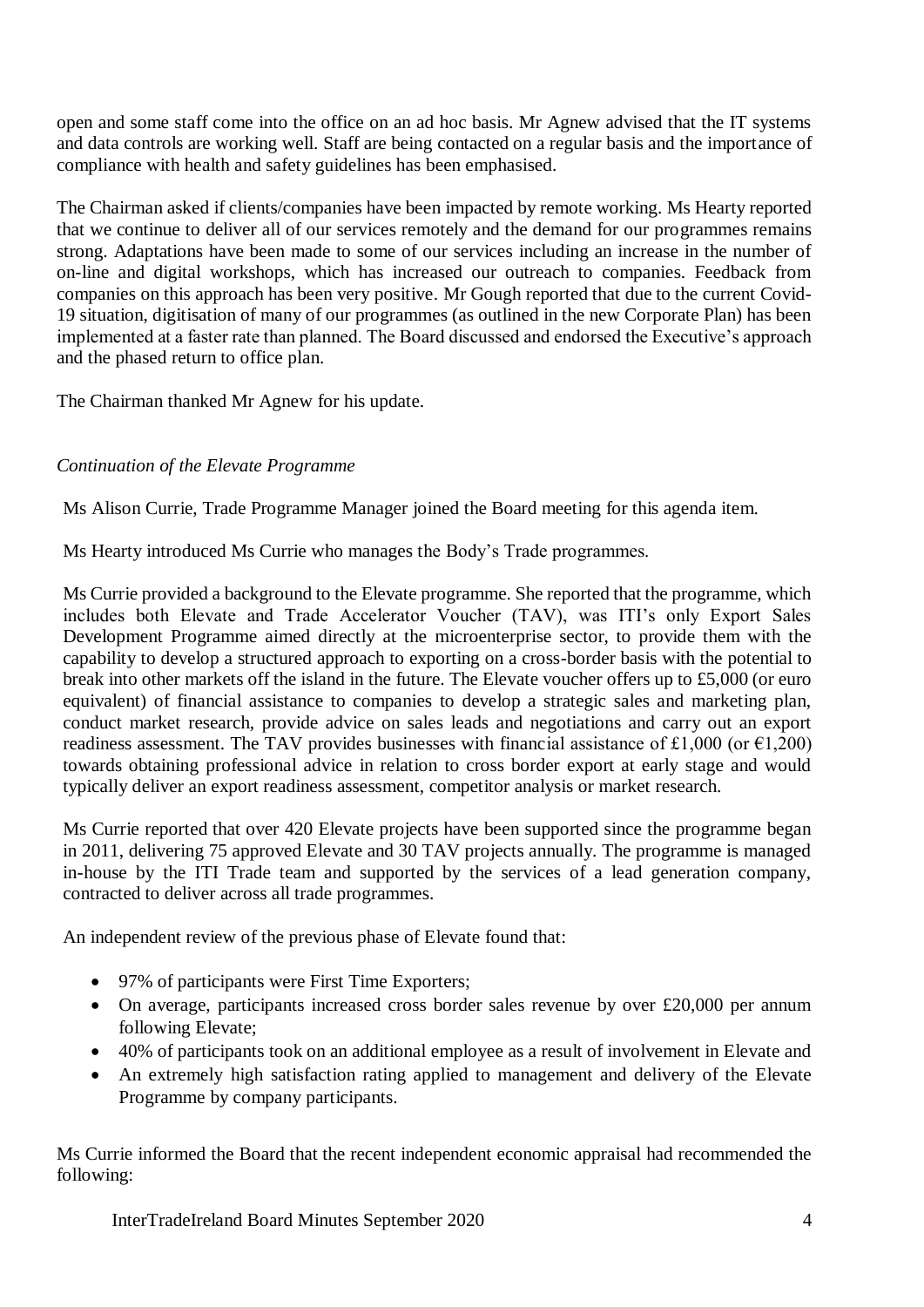- Development of digitally accessible information and processes;
- Programme to help mitigate any potential impact of Brexit and Covid-19 and support participant businesses with their export development;
- Synergies which exist between Elevate and Acumen to be utilised delivering escalator of support to drive export sales and
- Incorporation of supports delivered by E-Merge to be consider for inclusion in Elevate.

Ms Currie presented two very successful case studies –and she detailed the very positive outputs and outcomes that resulted from their participation on the Elevate programme.

Ms Currie outlined the preferred option, identified in the economic appraisal, including projected outputs:

- To support a minimum of 30 TAVs per annum;
- To achieve an average of 75 approved Elevate projects in each year of the programme;
- 75% of businesses assisted will be first time exporters.
- All participant businesses will report improved understanding of business opportunities in their cross border market;
- A minimum of 50% of participant businesses will achieve new export sales in the cross-border market;
- To achieve a minimum average of  $c\text{\pounds}60,708$  (equivalent to an average of  $\text{\pounds}20,236$  per annum) per Elevate project supported with an increase in net additional sales 3 years after programme completion
- Development & Implementation of digitised market information resource

Ms Currie also highlighted the non-quantitative benefits including increased confidence and potential for new approaches to sales and marketing for those programme participants.

The Board discussed the continuation of the Elevate programme. The Chairman noted the very positive feedback from companies and the case studies, which illustrate the significant benefits resulting from participation in the programme. Mr Greenfield advised that the programme is highly regarded by many businesses. He reported that many companies move directly onto the Acumen programme when they successfully complete their Elevate project. Mr Briody commended the success of the programme to date. He enquired if the budget included the costs for digitisation going forward. Ms Currie advised that costs included all marketing and digital development of the programme. Ms Hearty informed the Board that through Elevate, InterTradeIreland has the potential to accumulate substantial market information across many sectors in both jurisdictions which could be collated and digitised to provide a valuable generic market intelligence resource for many businesses on the island.

The Board unanimously approved the continuation of the Elevate programme for a three-year period.

The Chairman thanked Ms Currie for her excellent presentation.

*Draft InterTradeIreland 2021 Business Plan and Budget*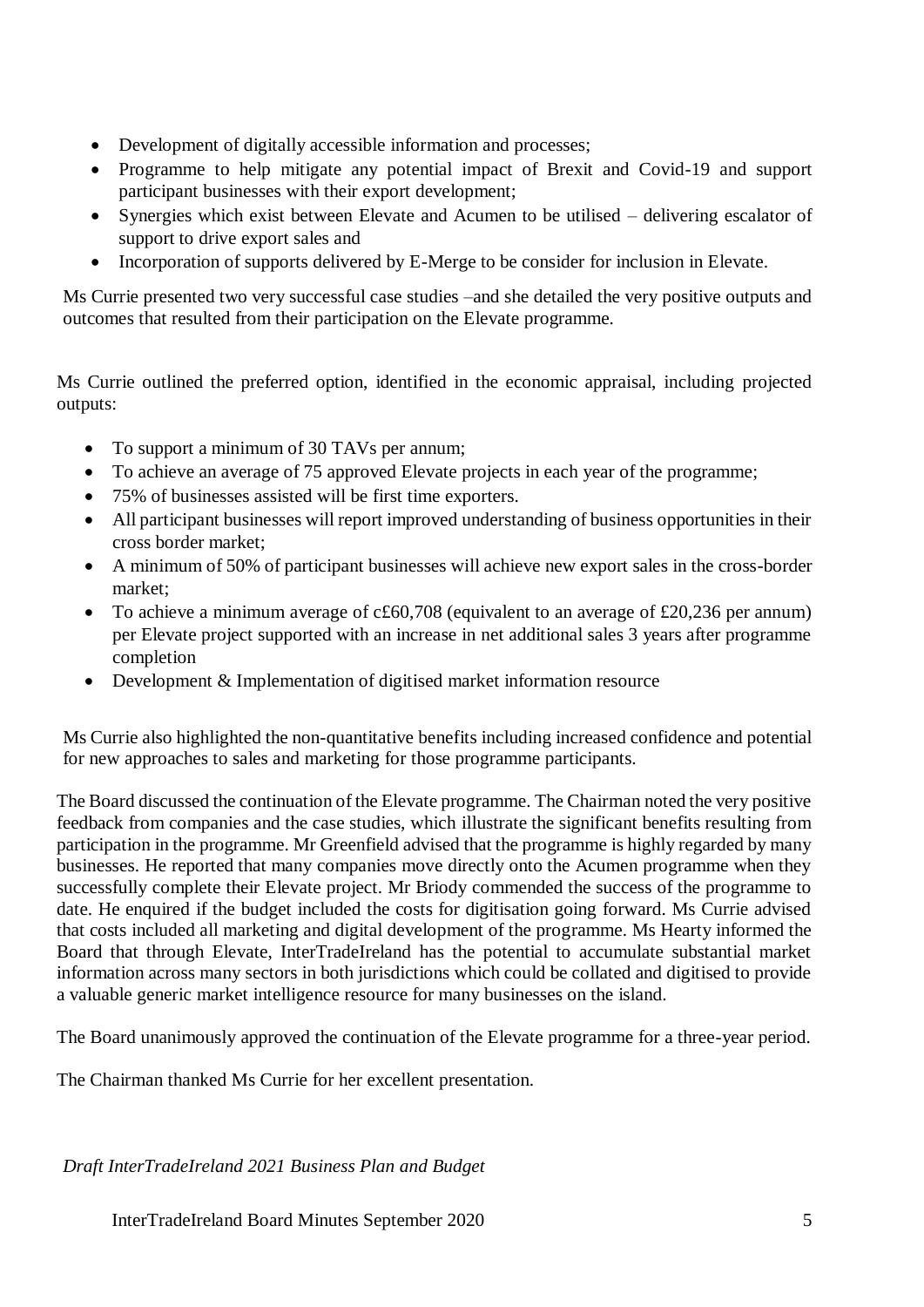Mr Gough outlined the Business Plan process, which includes the necessity for Board approval, followed by Departmental and NSMC approval. The 2021 Business Plan and associated budget is due to be ratified at the NSMC Trade and Business Development Sectoral meeting in November. The plan includes a range of new activities and a change to the way some of our services are delivered, particularly in the area of digitisation. Mr Gough reported that although the economic landscape has changed significantly with the impact of Covid-19, our key areas remain the same. Facilitating and enabling recovery is now a key priority for the Body and job creation is a key performance metric that will drive the delivery of our supports.

Ms Kinver highlighted the key points and additional activities included in the 2021 Business Plan. Our digitalisation strategy has been greatly accelerated due to the impact of Covid-19 and this will be further developed in 2021 with the introduction of an expert team facilitated by the Strategic Investment Board. Cross border trade and innovation will remain the twin pillars of our supports.

The Board discussed the 2021 Business Plan and noted the additional activities. Given the adaptation of some programmes to online delivery, savings from some activities could be re-allocated to other areas which would involve an internal change control process.

The Board approved the 2021 draft Business Plan and associated budget.

The Chairman thanked Mr Gough and Ms Kinver for their work in this area.

# *All Island Innovation Programme Update*

Mr Gough informed the Board that the All Island Innovation Programme had exceeded all targets. He reported that due to Covid-19, adjustments had been made to the programme including online webinars that have reached larger audiences than face-to-face events.

The Board noted the All Island Innovation Programme Update.

### *Operations Directorate Progress and Activity Report*

Ms Hearty presented the Operations Directorate Progress and Activity Report. She advised that staff continue to deliver services whilst working remotely. Demand for programmes and on-line services is high and all budgets and programme targets are on track. Ms Hearty acknowledged and commended the work of staff and Managing Agents in the current environment. Savings are being made from delivering services and events digitally. The 2020 All Island Seedcorn Competition Final and Awards will be delivered on-line this year. We plan to make the event as enjoyable and interactive as possible. Winning companies will be filmed and showcased at the event. Attendees will include finalists, stakeholders, Departmental officials, NSMC and other relevant agencies.

Ms Hearty informed the Board that the Covid crisis fast tracked aspects of our Digitalisation Plans. A meeting was recently held with three digital experts from the Strategic Investment Board to commence a corporate wide progamme. This strategic approach will involve a review of our IT infrastructure, business processes and website. Recommendations will also be forthcoming for the new Trade Information Service.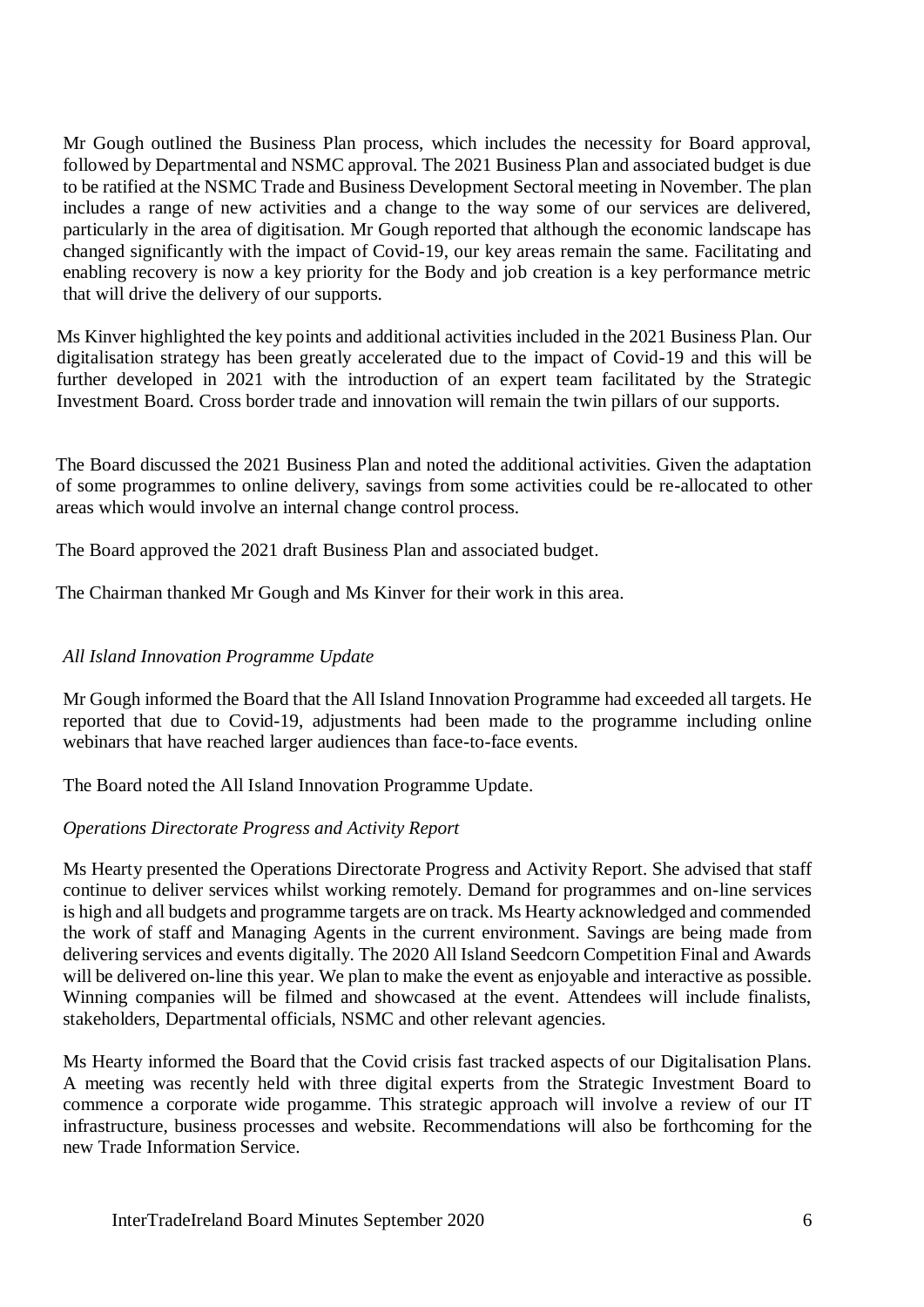Brexit voucher requests have increased significantly in the first two weeks of September with 105 applications for support. Plans are underway to have a Brexit marketing campaign ready to launch in October/November.

Ms Hearty advised that the competition to appoint a Managing Agent to deliver Phase 8 of the Go-To-Tender programme was not successful. A short term tender exercise for the delivery of workshops will be carried out.

The Board noted the Operations Directorate Progress and Activity Report and the Chairman asked that the Board's thanks be passed on to all staff.

### *Co-Innovate Programme Update*

Mr Ryan, Co-Innovate Programme Director joined the Board meeting for this agenda item. He gave a brief update on the Co-Innovate Programme. Business projects with Academia (Strand 4) continues to be the most challenging strand of the programme, complicated by the current Covid-19 crisis. Mr Ryan reported that significant progress has been made in recent months particularly from ROI companies. Despite the good progress in Ireland, the Scottish partners are having lower success in this Strand.

Mr Ryan gave an update on Peace Plus and the team's involvement in the process.

The Chairman thanked Mr Ryan for his update and the Board noted the Co-Innovate Programme Report.

### *Governance and Financial Matters*

Mr Agnew presented the Governance and Financial Matters report. He advised that as reported previously, the Body is continuing to follow government, public health and N.I Executive advice, with staff continuing to work remotely.

Mr Agnew advised that the fieldwork for the 2019 External audit has completed. The accounts are in the final stage of being certified by the C&AGs.

The internal auditors have now completed all fieldwork from the 2019/2020 Internal Audit Plan. Mr Agnew advised that the audit report on procurement will be considered at the Audit and Risk Assurance meeting being held after the Board meeting. The internal audit contract will complete at the end of September and the new contract will commence on 1<sup>st</sup> October 2020.

Mr Agnew advised that the issue of outstanding Board members appointments has been raised with Sponsoring Departments at an Oversight and Liaison meeting and it is hoped that appointments will be made by NSMC at the Sectoral meeting in November.

Mr Agnew advised that one of the banks used to make currency transfers have issued new terms of reference which require a signature and the passing of a Board resolution.

Mr Agnew provided an overview of the Body's financial out-turn to  $31<sup>st</sup>$  August 2020 and funding arrangements. He informed the Board that expenditure commitments for all programmes continue to